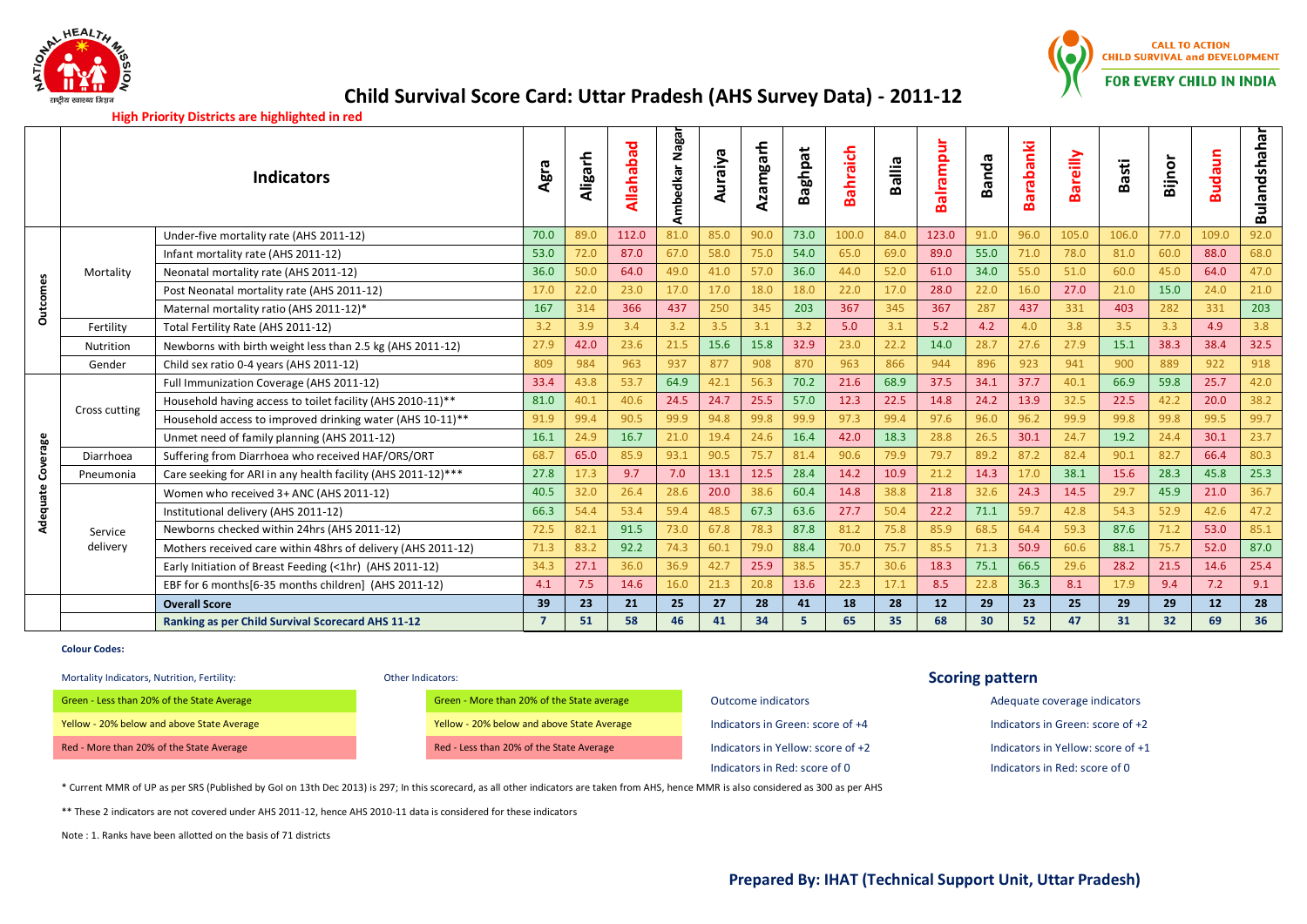



# **High Priority Districts are highlighted in red**

|          |                  | <b>Indicators</b>                                            | Chandauli | Chitrakoot | Deoria | Etah | 유<br>엺 | beqezie | arrukhabad | Fatehpur | Firozabad | Nagar<br>$\boldsymbol{\omega}$<br>ט | Ghaziabad       | Ghazipur | Gonda | Gorakhpur | Hamirpur | <b>Hardoi</b> | Hathras |
|----------|------------------|--------------------------------------------------------------|-----------|------------|--------|------|--------|---------|------------|----------|-----------|-------------------------------------|-----------------|----------|-------|-----------|----------|---------------|---------|
|          |                  | Under-five mortality rate (AHS 2011-12)                      | 103.0     | 122.0      | 86.0   | 90.0 | 83.0   | 124.0   | 97.0       | 79.0     | 85.0      | 69.0                                | 63.0            | 96.0     | 96.0  | 81.0      | 63.0     | 115.0         | 82      |
|          |                  | Infant mortality rate (AHS 2011-12)                          | 79.0      | 69.0       | 70.0   | 71.0 | 56.0   | 94.0    | 78.0       | 57.0     | 60.0      | 57.0                                | 50.0            | 81.0     | 71.0  | 62.0      | 45.0     | 81.0          | 61      |
|          | Mortality        | Neonatal mortality rate (AHS 2011-12)                        | 58.0      | 48.0       | 55.0   | 51.0 | 41.0   | 70.0    | 55.0       | 37.0     | 38.0      | 36.0                                | 33.0            | 67.0     | 54.0  | 46.0      | 26.0     | 53.0          | 40      |
| Outcomes |                  | Post Neonatal mortality rate (AHS 2011-12)                   | 21.0      | 22.0       | 16.0   | 19.0 | 15.0   | 23.0    | 23.0       | 19.0     | 21.0      | 21.0                                | 17 <sub>0</sub> | 14.0     | 18.0  | 17.0      | 19.0     | 29.0          | 20      |
|          |                  | Maternal mortality ratio (AHS 2011-12)*                      | 343       | 287        | 315    | 314  | 250    | 437     | 250        | 366      | 167       | 203                                 | 203             | 343      | 367   | 315       | 287      | 346           | 31      |
|          | Fertility        | Total Fertility Rate (AHS 2011-12)                           | 3.3       | 3.8        | 2.9    | 4.4  | 3.2    | 3.3     | 3.9        | 3.6      | 3.7       | 2.8                                 | 2.7             | 3.1      | 4.1   | 2.7       | 3.6      | 4.3           | 3.      |
|          | <b>Nutrition</b> | Newborns with birth weight less than 2.5 kg (AHS 2011-12)    | 22.5      | 16.2       | 16.5   | 41.6 | 20.3   | 16.0    | 39.4       | 22.6     | 61.3      | 37.2                                | 28.0            | 22.4     | 17.9  | 19.7      | 18.5     | 38.0          | 31      |
|          | Gender           | Child sex ratio 0-4 years (AHS 2011-12)                      | 951       | 928        | 958    | 916  | 882    | 884     | 880        | 890      | 833       | 829                                 | 875             | 948      | 933   | 918       | 916      | 931           | 87      |
|          | Cross cutting    | Full Immunization Coverage (AHS 2011-12)                     | 60.4      | 44.6       | 67.0   | 25.4 | 53.0   | 65.8    | 37.1       | 45.4     | 46.2      | 54.5                                | 56.6            | 55.4     | 46.5  | 65.6      | 43.1     | 50.1          | 47      |
|          |                  | Household having access to toilet facility (AHS 2010-11)**   | 30.2      | 25.4       | 29.1   | 20.8 | 67.5   | 28.1    | 39.4       | 16.2     | 44.6      | 70.7                                | 78.5            | 11.5     | 18.5  | 39.2      | 29.2     | 13.6          | 52      |
|          |                  | Household access to improved drinking water (AHS 10-11)**    | 87.5      | 92.1       | 100.0  | 98.6 | 97.7   | 99.3    | 99.7       | 91.6     | 99.8      | 100.0                               | 95.3            | 96.5     | 99.7  | 98.8      | 98.9     | 91.6          | 99      |
|          |                  | Unmet need of family planning (AHS 2011-12)                  | 14.8      | 21.0       | 26.4   | 26.9 | 25.2   | 16.9    | 29.2       | 20.1     | 20.2      | 15.6                                | 18.5            | 17.9     | 36.0  | 15.6      | 17.1     | 34.1          | 22      |
| Coverage | Diarrhoea        | Suffering from Diarrhoea who received HAF/ORS/ORT            | 90.5      | 74.6       | 83.9   | 76.8 | 92.0   | 91.4    | 93.8       | 88.9     | 69.7      | 85.8                                | 81.4            | 89.7     | 86.7  | 89.3      | 85.3     | 97.4          | 85      |
|          | Pneumonia        | Care seeking for ARI in any health facility (AHS 2011-12)*** | 15.0      | 15.8       | 5.5    | 61.9 | 11.2   | 13.9    | 2.9        | 13.2     | 42.0      | 20.8                                | 27.5            | 19.2     | 9.9   | 11.6      | 11.6     | 5.2           | 25      |
|          |                  | Women who received 3+ ANC (AHS 2011-12)                      | 27.2      | 31.7       | 44.6   | 23.8 | 21.7   | 28.9    | 17.7       | 29.7     | 31.0      | 50.2                                | 56.4            | 41.6     | 28.   | 42.3      | 40.2     | 26.4          | 30      |
| Adequate |                  | Institutional delivery (AHS 2011-12)                         | 57.9      | 65.4       | 61.7   | 43.4 | 59.4   | 62.7    | 37.0       | 51.8     | 56.5      | 52.9                                | 59.2            | 61.5     | 50.6  | 50.3      | 67.1     | 44.3          | 53      |
|          | Service          | Newborns checked within 24hrs (AHS 2011-12)                  | 87.4      | 70.9       | 82.5   | 54.1 | 59.3   | 88.4    | 48.7       | 59.2     | 62.1      | 81.9                                | 77.8            | 85.4     | 58.3  | 86.6      | 66.2     | 46.3          | 69      |
|          | delivery         | Mothers received care within 48hrs of delivery (AHS 2011-12) | 87.8      | 61.4       | 83.3   | 61.5 | 62.7   | 88.9    | 42.1       | 53.2     | 63.3      | 82.6                                | 80.5            | 86.8     | 51.9  | 89.1      | 64.5     | 40.0          | 69      |
|          |                  | Early Initiation of Breast Feeding (<1hr) (AHS 2011-12)      | 27.9      | 60.9       | 39.6   | 19.9 | 48.3   | 47.3    | 35.6       | 40.7     | 23.2      | 25.5                                | 32.6            | 29.5     | 38.4  | 29.9      | 62.7     | 58.3          | 24      |
|          |                  | EBF for 6 months[6-35 months children] (AHS 2011-12)         | 27.0      | 18.6       | 21.3   | 4.4  | 23.6   | 15.6    | 19.4       | 20.2     | 7.2       | 11.0                                | 10.2            | 22.2     | 54.9  | 25.4      | 14.9     | 45.1          | 3.      |
|          |                  | <b>Overall Score</b>                                         | 31        | 28         | 31     | 19   | 33     | 26      | 19         | 25       | 30        | 33                                  | 41              | 30       | 23    | 37        | 38       | 17            | 28      |
|          |                  | <b>Ranking as per Child Survival Scorecard AHS 11-12</b>     | 20        | 37         | 21     | 61   | 17     | 43      | 62         | 48       | 23        | 18                                  | 6               | 24       | 53    | 10        | 8        | 67            | 38      |

### **Colour Codes:**

# Mortality Indicators, Nutrition, Fertility: **Scoring pattern**

|  |  |  | Green - Less than 20% of the State Average |  |
|--|--|--|--------------------------------------------|--|
|  |  |  | Yellow - 20% below and above State Average |  |
|  |  |  |                                            |  |

Green - More than 20% of the State average Creen - More than 20% of the State average indicators Creen - More than 20% of the State average indicators Creen - More than 20% of the State average Yellow - 20% below and above State Average Indicators in Green: score of +4 Indicators in Green: score of +2 Red - More than 20% of the State Average Red - Less than 20% of the State Average Indicators in Yellow: score of +2 Indicators in Yellow: score of +1 Indicators in Yellow: score of +1

# Indicators in Red: score of 0 Indicators in Red: score of 0

\* Current MMR of UP as per SRS (Published by GoI on 13th Dec 2013) is 297; In this scorecard, as all other indicators are taken from AHS, hence MMR is also considered as 300 as per AHS

\*\* These 2 indicators are not covered under AHS 2011-12, hence AHS 2010-11 data is considered for these indicators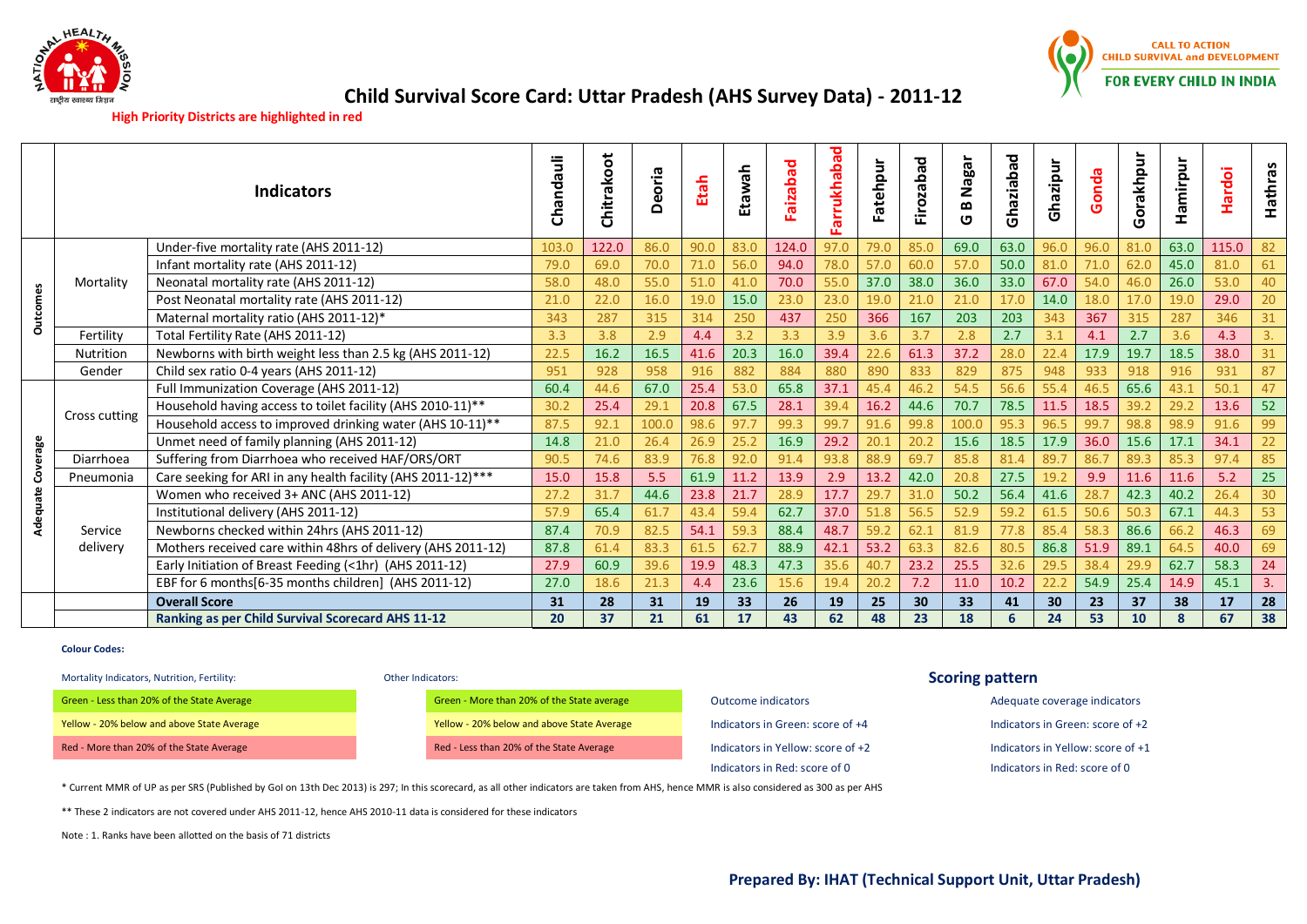



## **High Priority Districts are highlighted in red**

|   |                  | Indicators                                                   | ⊆<br>ത<br>으 | npur<br>ᡴᠣ      | <b>Jhansi</b> | Nagar<br>௳ | Ξ<br>ര<br>⊆<br>c<br>$\bar{S}$ | ēhat<br>$\Omega$<br>mdue <sup>r</sup> | Nagai<br>npur<br>ℒ | ambi<br>$\frac{1}{5}$<br>ത | Έ<br>€ | <b>Ishinaga</b><br>ξ | Lalitp | Lucknow | <b>B</b><br>੶ਛੌ<br>ത<br>흒<br>5 | Mahoba         | Mainpuri | Mathura | Nau  |
|---|------------------|--------------------------------------------------------------|-------------|-----------------|---------------|------------|-------------------------------|---------------------------------------|--------------------|----------------------------|--------|----------------------|--------|---------|--------------------------------|----------------|----------|---------|------|
|   |                  | Under-five mortality rate (AHS 2011-12)                      | 96.0        | 96.0            | 60.0          | 92.0       | 102.0                         | 96.0                                  | 50.0               | 126.0                      | 116.0  | 99.0                 | 113.0  | 57.0    | 105.0                          | 70.0           | 82.0     | 60.0    | 93.0 |
|   |                  | Infant mortality rate (AHS 2011-12)                          | 66.0        | 76.0            | 42.0          | 73.0       | 81.0                          | 65.0                                  | 37.0               | 83.0                       | 78.0   | 80.0                 | 72.0   | 44.0    | 84.0                           | 47.0           | 54.0     | 45.0    | 76.0 |
|   | Mortality        | Neonatal mortality rate (AHS 2011-12)                        | 46.0        | 60.0            | 30.0          | 55.0       | 56.0                          | 40.0                                  | 24.0               | 61.0                       | 54.0   | 62.0                 | 53.0   | 27.0    | 66.0                           | 32.0           | 34.0     | 34.0    | 60.0 |
|   |                  | Post Neonatal mortality rate (AHS 2011-12)                   | 20.0        | 16.0            | 11.0          | 19.0       | 25.0                          | 25.0                                  | 12.0               | 22.0                       | 24.0   | 19.0                 | 19.0   | 17.0    | 18.0                           | 15.0           | 20.0     | 12.0    | 17.0 |
|   |                  | Maternal mortality ratio (AHS 2011-12)*                      | 207         | 343             | 207           | 282        | 250                           | 250                                   | 250                | 366                        | 346    | 315                  | 207    | 346     | 315                            | 287            | 167      | 167     | 345  |
| o | Fertility        | Total Fertility Rate (AHS 2011-12)                           | 3.2         | 2.9             | 2.4           | 3.7        | 3.4                           | 3.0                                   | 2.2                | 4.0                        | 3.9    | 3.4                  | 3.5    | 2.3     | 3.2                            | 3.6            | 3.6      | 3.1     | 2.8  |
|   | Nutrition        | Newborns with birth weight less than 2.5 kg (AHS 2011-12)    | 12.8        | 17.5            | 11.7          | 33.5       | 24.6                          | 17.7                                  | 26.6               | 24.3                       | 32.9   | 26.9                 | 11.5   | 23.2    | 25.0                           | 15.0           | 33.7     | 32.7    | 24.1 |
|   | Gender           | Child sex ratio 0-4 years (AHS 2011-12)                      | 906         | 916             | 871           | 860        | 916                           | 962                                   | 898                | 907                        | 910    | 949                  | 904    | 886     | 975                            | 861            | 897      | 872     | 927  |
|   |                  | Full Immunization Coverage (AHS 2011-12)                     | 50.0        | 59.5            | 71.8          | 45.8       | 38.2                          | 58.2                                  | 53.5               | 46.9                       | 31.9   | 60.3                 | 48.9   | 64.4    | 59.1                           | 62.3           | 46.9     | 32.0    | 52.9 |
|   | Cross<br>cutting | Household having access to toilet facility (AHS 2010-11)**   | 59.4        | 23.2            | 79.6          | 26.6       | 26.4                          | 8.1                                   | 71.4               | 13.4                       | 17.2   | 18.0                 | 59.2   | 77.8    | 18.1                           | 44.2           | 25.2     | 65.2    | 45.2 |
|   |                  | Household access to improved drinking water (AHS 10-11)**    | 96.0        | 94.3            | 90.           | 99.5       | 99.2                          | 94.4                                  | 98.9               | 94.0                       | 99.2   | 100.0                | 92.3   | 98.3    | 100.0                          | 88.8           | 99.7     | 90.4    | 99.8 |
|   |                  | Unmet need of family planning (AHS 2011-12)                  | 22.4        | 19.6            | 12.7          | 17.8       | 34.4                          | 35.0                                  | 15.6               | 22.4                       | 45.5   | 15.1                 | 21.3   | 25.0    | 12.9                           | 17.5           | 23.7     | 17.5    | 19.9 |
|   | Diarrhoea        | Suffering from Diarrhoea who received HAF/ORS/ORT            | 94.1        | 81.3            | 83.9          | 77.2       | 89.8                          | 87.6                                  | 95.2               | 86.1                       | 91.2   | 87.4                 | 84.6   | 91.7    | 88.6                           | 81.4           | 94.5     | 87      | 79.5 |
|   | Pneumonia        | Care seeking for ARI in any health facility (AHS 2011-12)*** | 20.5        | 18.5            | 14.5          | 30.3       | 32.1                          | 6.4                                   | 10.7               | 14.2                       | 19.6   | 13.5                 | 20.3   | 17.5    | 5.8                            | 13.3           | 37.9     | 26.6    | 11.0 |
|   |                  | Women who received 3+ ANC (AHS 2011-12)                      | 38.5        | 36.6            | 51.1          | 27.3       | 17.8                          | 32.4                                  | 52.5               | 22.0                       | 17.4   | 32.9                 | 38.9   | 66.5    | 30.1                           | 36.5           | 15.1     | 35.0    | 37.3 |
|   |                  | Institutional delivery (AHS 2011-12)                         | 61.4        | 50.7            | 76.0          | 52.2       | 50.8                          | 51.6                                  | 61.0               | 52.1                       | 45.4   | 48.6                 | 73.4   | 74.4    | 43.9                           | 68.3           | 44.7     | 56.7    | 61.5 |
|   | Service          | Newborns checked within 24hrs (AHS 2011-12)                  | 64.1        | 80.             | 75.9          | 65.2       | 63.1                          | 76.3                                  | 75.7               | 86.7                       | 52.9   | 81.2                 | 64.6   | 65.6    | 69.8                           | 79.            | 54.4     | 69.3    | 77.5 |
|   | delivery         | Mothers received care within 48hrs of delivery (AHS 2011-12) | 61.1        | 80.7            | 75.5          | 68.4       | 63.0                          | 72.1                                  | 69.0               | 87.8                       | 45.0   | 86.4                 | 64.5   | 61.5    | 74.7                           | 73.0           | 56.5     |         | 77.7 |
|   |                  | Early Initiation of Breast Feeding (<1hr) (AHS 2011-12)      | 60.3        | 35.6            | 70.5          | 31.6       | 29.8                          | 49.2                                  | 50.2               | 26.8                       | 52.9   | 23.4                 | 62.0   | 47.1    | 32.1                           | 68.4           | 31.1     | 27.7    | 30.6 |
|   |                  | EBF for 6 months [6-35 months children] (AHS 2011-12)        | 26.0        | 22.8            | 32.5          | 6.9        | 5.1                           | 24.5                                  | 26.5               | 18.4                       | 23.0   | 14.5                 | 37.9   | 27.9    | 16.7                           | 24.7           | 6.1      | 4.8     | 29.5 |
|   |                  | <b>Overall Score</b>                                         | 35          | 30 <sup>°</sup> | 48            | 26         | 22                            | 28                                    | 42                 | 20                         | 19     | 25                   | 34     | 42      | 26                             | 43             | 28       | 36      | 29   |
|   |                  | Ranking as per Child Survival Scorecard AHS 11-12            | 12          | 25              |               | 44         | 56                            | 39                                    | $\mathbf{R}$       | 60                         | 63     | 49                   | 14     |         | 45                             | $\overline{2}$ | 40       | 11      | 33   |

### **Colour Codes:**

# Mortality Indicators, Nutrition, Fertility: **Scoring pattern**

Green - Less than 20% of the State Average Creen Coverage Creen - More than 20% of the State average Cutcome indicators Adequate coverage indicators Adequate coverage indicators

Yellow - 20% below and above State Average Yellow - 20% below and above State Average Indicators in Green: score of +4 Indicators in Green: score of +2 Red - More than 20% of the State Average Red - Less than 20% of the State Average Indicators in Yellow: score of +2 Indicators in Yellow: score of +1 Indicators in Red: score of 0 Indicators in Red: score of 0

\* Current MMR of UP as per SRS (Published by GoI on 13th Dec 2013) is 297; In this scorecard, as all other indicators are taken from AHS, hence MMR is also considered as 300 as per AHS

\*\* These 2 indicators are not covered under AHS 2011-12, hence AHS 2010-11 data is considered for these indicators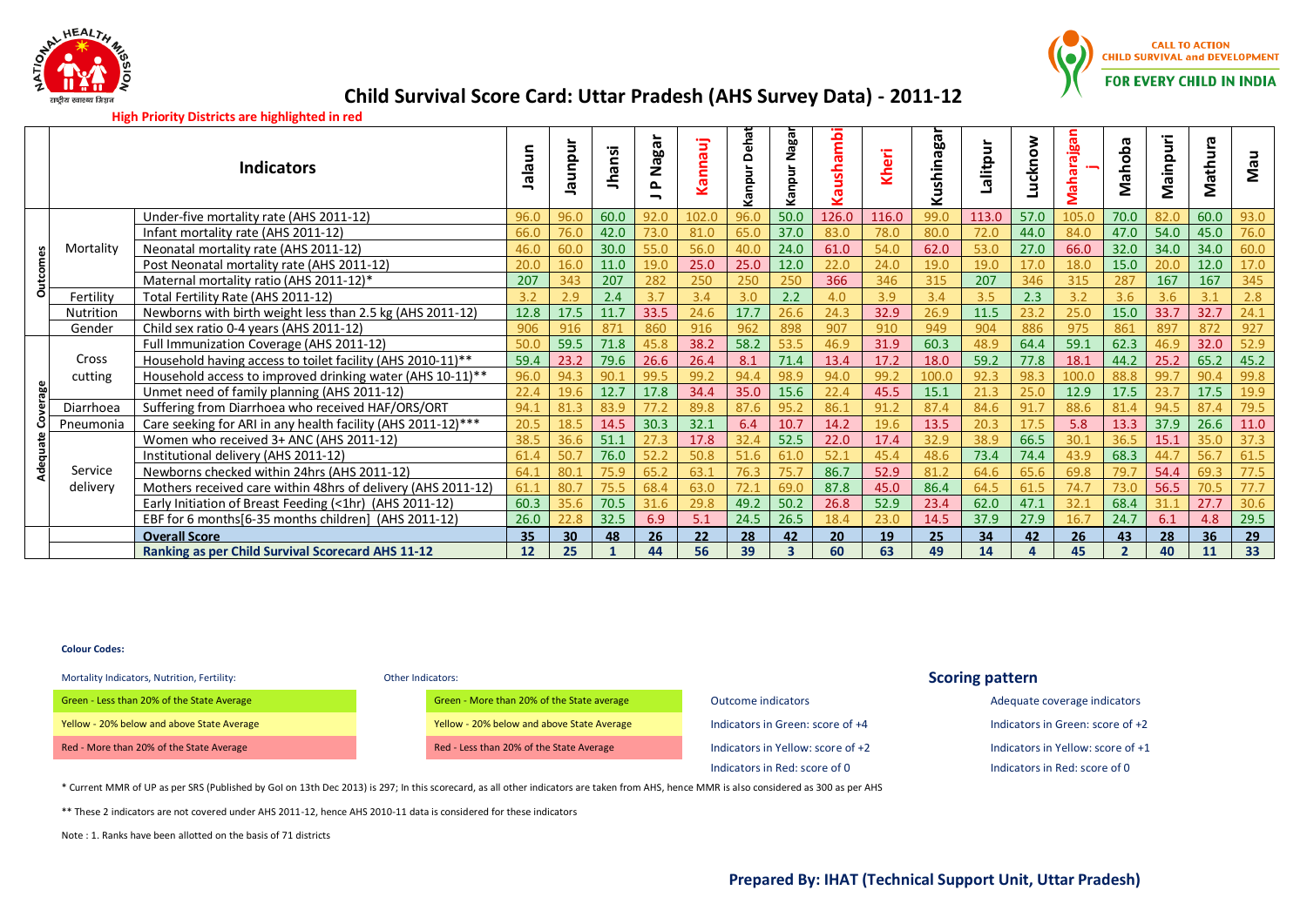



**High Priority Districts are highlighted in red**

|                 |                  | <b>Indicators</b>                                            | Meerut | Mirzapur        | Moradabad | Muzaffarnagar | Pilibhit | Pratapgarh | <b>Bareli</b><br>Rae | Rampur | Saharanpur | Sant Kabir<br>Nagar | S R Nagar<br>(Bhadohi)<br>R Nagar |
|-----------------|------------------|--------------------------------------------------------------|--------|-----------------|-----------|---------------|----------|------------|----------------------|--------|------------|---------------------|-----------------------------------|
|                 |                  | Under-five mortality rate (AHS 2011-12)                      | 62.0   | 110.0           | 83.0      | 74.0          | 95.0     | 109.0      | 78.0                 | 91.0   | 103.0      | 93.0                | 107.0                             |
|                 |                  | Infant mortality rate (AHS 2011-12)                          | 52.0   | 81.0            | 65.0      | 55.0          | 74.0     | 85.0       | 53.0                 | 64.0   | 79.0       | 62.0                | 81.0                              |
|                 | Mortality        | Neonatal mortality rate (AHS 2011-12)                        | 33.0   | 59.0            | 46.0      | 39.0          | 53.0     | 63.0       | 33.0                 | 47.0   | 57.0       | 48.0                | 59.0                              |
|                 |                  | Post Neonatal mortality rate (AHS 2011-12)                   | 19.0   | 22.0            | 19.0      | 16.0          | 21.0     | 21.0       | 19.0                 | 16.0   | 22.0       | 14.0                | 22.0                              |
| <b>Outcomes</b> |                  | Maternal mortality ratio (AHS 2011-12)*                      | 203    | 237             | 282       | 234           | 331      | 366        | 346                  | 282    | 234        | 403                 | 237                               |
|                 | Fertility        | Total Fertility Rate (AHS 2011-12)                           | 3.3    | 2.8             | 3.8       | 3.5           | 3.8      | 3.1        | 3.3                  | 3.8    | 3.4        | 3.9                 | 3.0                               |
|                 | <b>Nutrition</b> | Newborns with birth weight less than 2.5 kg (AHS 2011-12)    | 32.9   | 19.3            | 27.0      | 30.8          | 31.0     | 17.1       | 22.4                 | 32.2   | 33.4       | 14.7                | 23.9                              |
|                 | Gender           | Child sex ratio 0-4 years (AHS 2011-12)                      | 864    | 881             | 940       | 861           | 932      | 1003       | 912                  | 919    | 917        | 985                 | 910                               |
|                 |                  | Full Immunization Coverage (AHS 2011-12)                     | 50.8   | 44.5            | 38.4      | 48.4          | 44.1     | 64.9       | 41.5                 | 53.2   | 72.2       | 58.0                | 43.3                              |
|                 | Cross cutting    | Household having access to toilet facility (AHS 2010-11)**   | 67.8   | 35.0            | 37.6      | 51.2          | 21.1     | 21.2       | 33.6                 | 31.9   | 63.2       | 26.5                | 38.1                              |
|                 |                  | Household access to improved drinking water (AHS 10-11)**    | 100.0  | 83.1            | 100.0     | 99.8          | 99.9     | 89.6       | 94.1                 | 98.9   | 99.5       | 99.9                | 80.1                              |
|                 |                  | Unmet need of family planning (AHS 2011-12)                  | 25.8   | 25.4            | 24.9      | 28.3          | 24.8     | 28.3       | 41.5                 | 33.7   | 21.2       | 28.1                | 26.5                              |
| Coverage        | Diarrhoea        | Suffering from Diarrhoea who received HAF/ORS/ORT            | 67.1   | 86.9            | 91.4      | 83.3          | 81.0     | 68.7       | 92.5                 | 93.3   | 77.0       | 71.0                | 64.2                              |
|                 | Pneumonia        | Care seeking for ARI in any health facility (AHS 2011-12)*** | 27.3   | 14.8            | 38.6      | 44.6          | 40.8     | 9.9        | 12.9                 | 45.1   | 32.2       | 20.0                | 9.6                               |
| Adequate        |                  | Women who received 3+ ANC (AHS 2011-12)                      | 52.4   | 27.9            | 35.0      | 45.4          | 19.9     | 25.5       | 29.2                 | 32.8   | 42.6       | 30.4                | 29.3                              |
|                 |                  | Institutional delivery (AHS 2011-12)                         | 49.9   | 47.3            | 42.5      | 50.4          | 37.1     | 55.4       | 66.0                 | 49.7   | 55.7       | 47.8                | 54.0                              |
|                 | Service delivery | Newborns checked within 24hrs (AHS 2011-12)                  | 81.5   | 72.5            | 75.5      | 75.8          | 50.2     | 84.2       | 73.9                 | 56.9   | 71.8       | 87.6                | 78.2                              |
|                 |                  | Mothers received care within 48hrs of delivery (AHS 2011-12) | 84.6   | 75.2            | 74.9      | 75.0          | 51.3     | 85.1       | 70.5                 | 57.3   | 72.5       | 86.9                | 78.7                              |
|                 |                  | Early Initiation of Breast Feeding (<1hr) (AHS 2011-12)      | 18.5   | 30.6            | 30.8      | 34.6          | 23.5     | 40.8       | 61.0                 | 24.0   | 25.5       | 26.5                | 43.9                              |
|                 |                  | EBF for 6 months[6-35 months children] (AHS 2011-12)         | 9.4    | 11.2            | 5.1       | 25.3          | 20.8     | 19.2       | 49.8                 | 6.3    | 17.2       | 12.0                | 24.5                              |
|                 |                  | <b>Overall Score</b>                                         | 34     | 30 <sup>°</sup> | 27        | 38            | 23       | 22         | 33                   | 23     | 31         | 30                  | 30 <sup>°</sup>                   |
|                 |                  | <b>Ranking as per Child Survival Scorecard AHS 11-12</b>     | 15     | 26              | 42        | 9             | 54       | 57         | 19                   | 55     | 22         | 27                  | 28                                |

## **Colour Codes:**

# Mortality Indicators, Nutrition, Fertility: **Scoring pattern**

Green - Less than 20% of the State Average Creen Coverage Creen - More than 20% of the State average Cutcome indicators Adequate coverage indicators Adequate coverage indicators Yellow - 20% below and above State Average Yellow - 20% below and above State Average Indicators in Green: score of +4 Indicators in Green: score of +2 Red - More than 20% of the State Average Red - Less than 20% of the State Average Indicators in Yellow: score of +2 Indicators in Yellow: score of +1 Indicators in Yellow: score of +1

Indicators in Red: score of 0 Indicators in Red: score of 0

\* Current MMR of UP as per SRS (Published by GoI on 13th Dec 2013) is 297; In this scorecard, as all other indicators are taken from AHS, hence MMR is also considered as 300 as per AHS

\*\* These 2 indicators are not covered under AHS 2011-12, hence AHS 2010-11 data is considered for these indicators